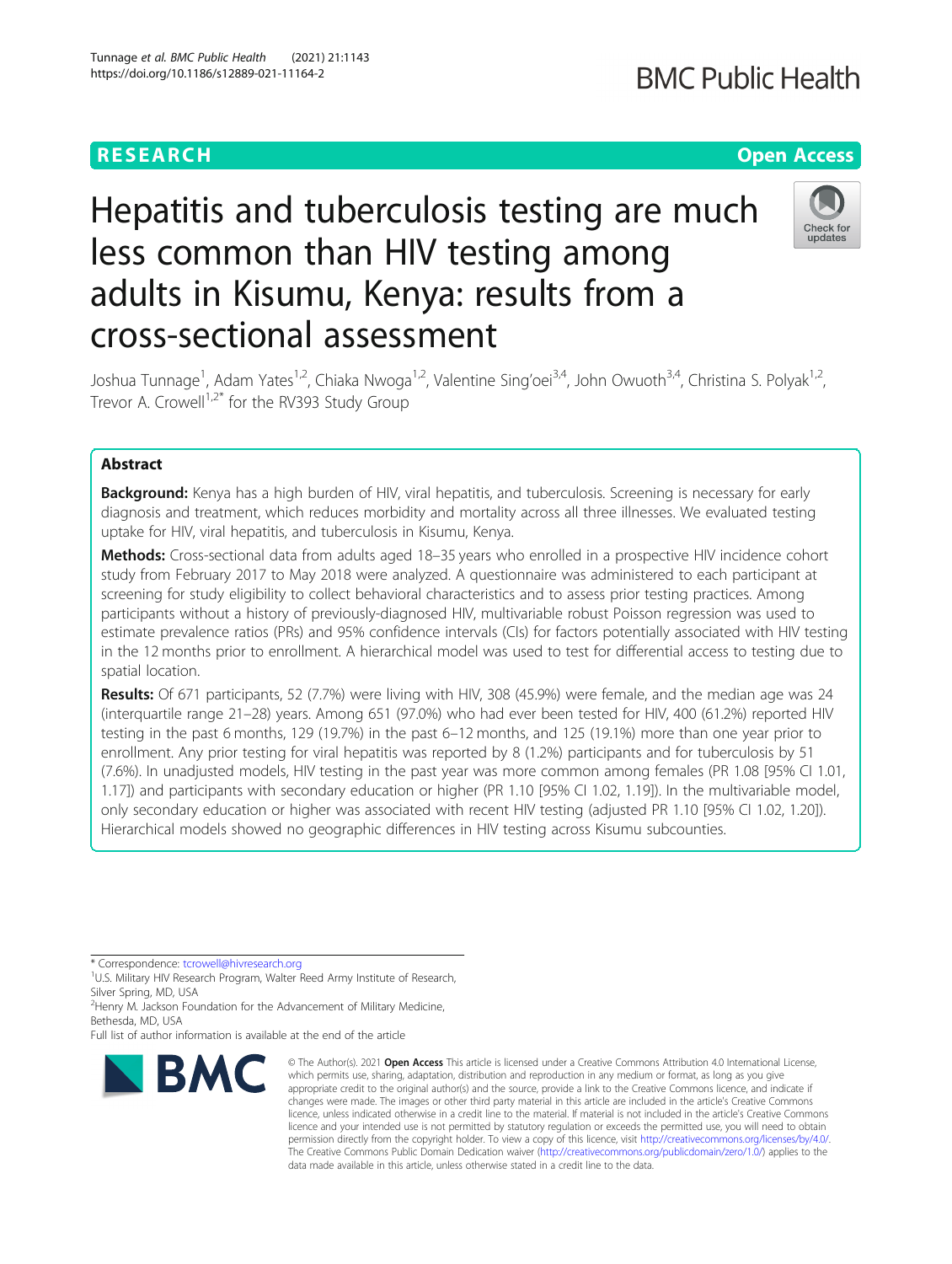**Conclusions:** Prior HIV testing was common among study participants and most had been tested within the past year but testing for tuberculosis and viral hepatitis was far less common. HIV testing gaps exist for males and those with lower levels of education. HIV testing infrastructure could be leveraged to increase access to testing for other endemic infectious diseases.

Keywords: HIV, Hepatitis, Tuberculosis, Testing practices, Screening practices, HIV testing, Africa, Voluntary counseling and testing, Early diagnosis, Healthcare acceptability

# Background

HIV, viral hepatitis, and tuberculosis are major drivers of morbidity and mortality worldwide, with a disproportionate burden of disease in resource-limited settings such as sub-Saharan Africa [\[1](#page-9-0)]. There are approximately 38 million people living with HIV (PLWH) and HIV accounted for approximately 690,000 deaths worldwide in 2019, including approximately 440,000 in Africa [\[1](#page-9-0), [2\]](#page-9-0). Hepatitis B virus (HBV) is carried by 240 million people, including up to a quarter of residents of high endemic African countries such as Zimbabwe [[3\]](#page-9-0), and contributes to mortality via cirrhosis, liver failure and hepatocellular carcinoma with increasing HBV-related mortality in Africa over the last two decades [\[4](#page-9-0)]. Hepatitis C virus (HCV) contributes to 499,000 deaths worldwide annually [\[5](#page-9-0)], including over 100,000 deaths attributed to viral hepatitis-related cirrhosis in Africa [\[6](#page-9-0)]. One quarter of the global population is infected with tuberculosis, which caused approximately 1.4 million deaths in 2019, including about 208,000 in PLWH. Over 547,000 of all deaths occurred in the African Region [\[7](#page-9-0)]. Coinfection with HIV and other infectious diseases is common, complicates disease management, and worsens outcomes.

HIV/HBV and HIV/HCV coinfection are each associated with accelerated progression of liver fibrosis as compared to viral hepatitis alone and heightened risk of extrahepatic complications [\[8](#page-9-0), [9](#page-9-0)]. In patients with tuberculosis, HIV is a strong predictor of mortality and undiagnosed tuberculosis is the most common HIV-related cause of death. Coinfection also places an increased burden on healthcare systems, leading to higher resource utilization even in resource-rich environments [\[10](#page-9-0)]. Screening for each of these diseases is therefore essential for vulnerable populations affected by overlapping epidemics and pandemics in order to reduce their morbidity, mortality, and economic burden.

Kenya represents the largest economy in eastern and central Africa but has a high burden of each of these diseases. Kenya has an HIV prevalence of approximately 4.9%, and in PLWH the seroprevalence of HCV is approximately 10% [\[11\]](#page-9-0). Overall HBV seroprevalence ranges from 5 to 30%, depending on the population studied, and HCV seroprevalence is around 2.8% [\[6](#page-9-0), [12](#page-9-0)]. Kenya ranks among the 20 countries with the highest tuberculosis incidence in the world [\[7](#page-9-0)].

Timely screening for HIV, viral hepatitis, and tuberculosis improves mortality across all three illnesses. Delayed screening and recognition of HIV status results in higher mortality from HIV-related illnesses, lower CD4 counts at diagnosis, and higher inpatient mortality when admitted for HIV-related illnesses [\[13](#page-9-0)]. Routine HBV screening has been shown to be cost-effective and improves outcomes in other populations with similar HBV prevalence to Kenya [[14\]](#page-9-0). There is a safe and efficacious vaccine that can prevent HBV if administered prior to exposure, but in high endemic countries, it is critical to receive the vaccination early, to include the HBV birth dose [[15](#page-9-0)]. Kenyan guidelines have included childhood vaccination against HBV since 2002 and now include vaccination for unexposed adults as well, but implementation of these vaccination guidelines has been incomplete in many communities [\[16,](#page-9-0) [17\]](#page-9-0). Additionally, screening prior to vaccination is necessary in adults as mass vaccination campaigns without prior screening have not been shown to be cost-effective [[14\]](#page-9-0).

In Kenya, HBV testing is recommended upon entry into care for all PLWH and also for people with specific risk factors such as infants born to high risk mothers, health care workers, hemodialysis patients, injection drug users, and those with high risk sexual behavior [[17](#page-9-0), [18\]](#page-9-0). Similarly, Kenyan guidelines indicate that everyone should be screened at least once for HCV, but in settings where routine screening is not possible, HCV screening should be prioritized for blood donors, hemodialysis patients, health care workers, intravenous drug users, people with high risk behavior, immunocompromised patients, people with pre-existing liver disease, and PLWH [\[17,](#page-9-0) [18](#page-9-0)]. Intensified case finding for tuberculosis is recommended for all Kenyan PLWH at each routine HIV care visit, which begins with a symptom-based clinical screening procedure that, if positive, is followed by laboratory-based testing [\[18](#page-9-0)]. For those without HIV, tuberculosis screening also begins with symptom assessment followed by laboratory testing as clinically indicated [\[19\]](#page-9-0).

In order to facilitate screening of all individuals at risk for HIV, viral hepatitis, and tuberculosis, knowledge of the social determinants of prior testing is necessary.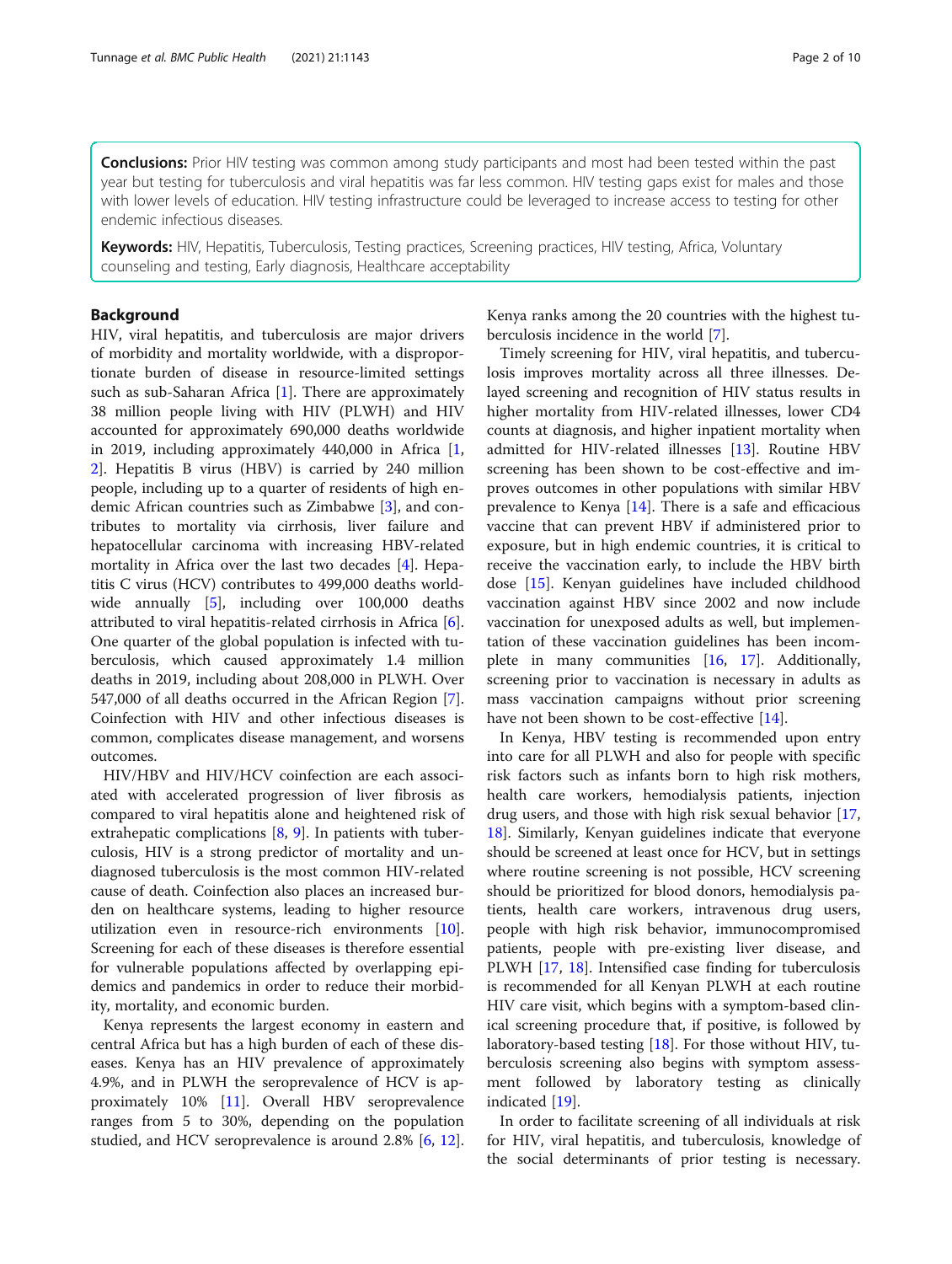Prior studies in sub-Saharan Africa have shown that HIV testing is more common among individuals with exposure to blood donation and testing campaigns, access to treatment facilities, HIV knowledge and awareness, and collective perceived benefits of testing and treatment. Factors that appear to hinder HIV testing include inaccurate risk perception, fear of testing positive, and fear of stigma and discrimination within the local community [[20](#page-9-0), [21](#page-9-0)]. Of note, much of the data on determinants of testing come from studies in either resourcerich environments or from South Africa, which may not be generalizable to resource-limited settings in other parts of sub-Saharan Africa.

We evaluated factors associated with prior testing for HIV, viral hepatitis, and tuberculosis among people with and without HIV in Western Kenya. Given the constraints of working in a resourcelimited area, these data may help concentrate testing in areas or populations that have been overlooked in prior studies or programs. Given the common routes of transmission, high disease burden, and worsened clinical outcomes with multiple infections, the development of strategies to improve early diagnosis and treatment of these three diseases may improve morbidity and mortality in this region.

# Methods

# Study population

These analyses were conducted using data from the RV393 prospective observational cohort in the Kisumu region of Kenya, which was conducted to determine HIV incidence and to inform HIV vaccine development. Male and female participants were eligible for enrollment if they were at risk for HIV, were aged 18–35 years, and reported sex with at least two partners in the preceding three months. These criteria were developed based on prior studies from the region demonstrating high HIV incidence among young adults with multiple sexual partners  $[22-24]$  $[22-24]$  $[22-24]$  $[22-24]$  $[22-24]$ . A small group of PLWH who satisfied other inclusion criteria were enrolled as a comparator group and to mask the HIV status of participants due to substantial HIV-related stigma in the community. Participants were excluded from the study if they had previously received investigational agents that could change HIV risk such as monoclonal antibodies or candidate HIV vaccines. Study participants were recruited via community outreach and mobilization activities facilitated by community-based organizations, local ministry of health offices, and community leaders. Targeted recruitment was conducted at locations known to be focal points for activities associated with HIV risk including bars, markets, and fishing villages as well as healthcare settings such as HIV testing centers and family planning clinics.

All participants provided written or witnessed informed consent in English, Kiswahili or Luo prior to enrollment. The study protocol was approved by institutional review boards at the Walter Reed Army Institute of Research, Silver Spring, Maryland (WRAIR #2290) and the Kenya Medical Research Institute, Nairobi, Kenya (SSC 3307).

#### Study procedures

Data for these cross-sectional analyses were collected over screening and enrollment visits approximately 28 days apart. A complete medical history was taken and physical examination was performed. Participants completed comprehensive questionnaires that included questions about sexual and other HIV risk behaviors as well as questions about prior testing. In three separate questions, participants were asked if they had ever been tested for HIV, hepatitis and tuberculosis. If the answer to a question was affirmative, participants were asked when the last test for that infection was performed with answer choices that included less than 6 months ago, between 6 and 12 months ago or more than 1 y ago. They were also asked if they had ever been treated or were currently being treated for HIV, viral hepatitis, and tuberculosis. A social history was taken that included documentation of any history of alcohol abuse, defined as having more than 5 alcoholic drinks in 1 d and/or causing harm while intoxicated. Participants were screened for symptoms of possible tuberculosis including cough, fever, weight loss, chest pain or breathlessness, or night sweats of greater than 2 weeks.

At study entry, all participants underwent rapid HIV testing with First Response® Rapid HIV 1–2-0 card tests (Premier Medical Corporation, Maharashtra, India). Discordant rapid tests were resolved with HIV ELISA via the GenScreen ULTRA HIV Ag-Ab Combo Kit and HIV was confirmed with the Geenius HIV-1/2 Supplemental Assay (Bio-Rad Laboratories, Hercules, CA). Hepatitis B surface antigen was detected using the GS HBsAg EIA 3.0 qualitative immunoassay (Bio-Rad Laboratories, Hercules, CA). Hepatitis C antibody testing was performed using the Ortho HCV version 3.0 ELISA Test System (Bio-Rad Laboratories, Hercules, CA). All testing was performed according to package inserts.

# Statistical analyses

Enrollment characteristics of the study population were summarized using descriptive statistics including medians with interquartile ranges (IQRs) for continuous variables and frequencies with percentages for categorical variables. Age was categorized as ≤22, 23–29, or ≥ 30 years based on preliminary data exploration to create relatively balanced groups and also align roughly with life-event stages. Because HIV testing is recommended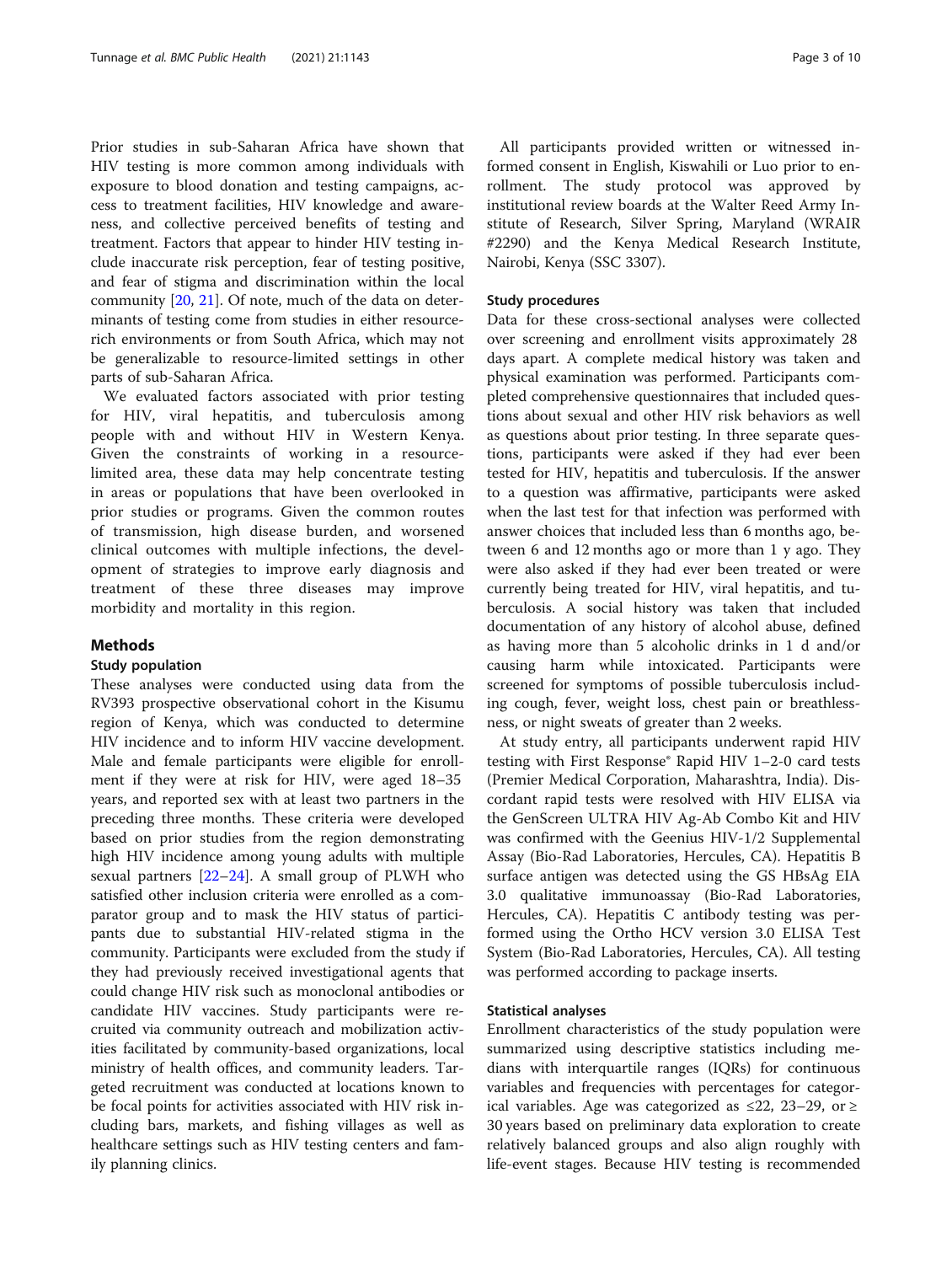at least yearly individuals at risk for HIV, our primary outcome of interest was a dichotomized variable for prior testing for HIV based on whether or not it had been conducted within the year prior to enrollment. PLWH who were aware of their HIV seropositivity prior to enrollment were excluded from analyses evaluating this outcome, since routine HIV testing would not be indicated in such participants, but were included in analyses of hepatitis and tuberculosis testing. Chi-squared or Fisher's exact tests were used to evaluate differences between categorical groups of interest. We employed a robust Poisson model with a log link using a general linear modeling framework to estimate prevalence ratios (PRs) and 95% confidence intervals (CIs) for factors potentially associated with HIV testing in the year prior to enrollment. Participants with missing covariate data were excluded from analyses using listwise deletion as the total missingness constituted about 1% of participants. Variables that had a significance of  $p < 0.2$  in unadjusted models were included in the multivariable model. This p-value threshold was used for downselection of variables in order to liberally allow potential confounders into the multivariable model, reduce bias, and minimize type II error as compared to a more stringent selection criterion such as the  $p < 0.05$  typically used to define statistical significance. Collinearity of variables included in the multivariable model was assessed via multiple means, including calculation of variance inflation factors for all variables modeled, calculation of the condition index values for the tolerance test, and examination of the Pearson correlation matrix. Lastly, in order to assess whether prior testing was associated with aspects of differential access due to spatial location, we constructed a 2-tier hierarchical model with level 1 as the individual respondent and level 2 as the residential ward. Residential wards were aggregated into 12 groups based on expert knowledge from in-country staff. Due to the number of geographic categories necessary to consider, the model was limited in the number of covariates that could be included as independent variables. Additionally, the comparison group for self-assessed HIV risk in the hierarchical model was modified to be the 'some risk' category as using the 'no risk' group resulted in model errors. All analyses were conducted in SAS 9.4; the hierarchical model was constructed using the GLMMIX environment.

### Results

# Study population and prevalence of testing uptake

From January 2017 to May 2018, 671 participants were enrolled in the study, including 52 (7.7%) PLWH and 619 (92.3%) without HIV. Their median age was 24 (IQR 21–28) years, 308 (45.9%) were female, and 508 (75.7%) were unmarried. The main occupations reported were sex worker ( $n = 150, 22.4\%)$ , fisherman ( $n = 119, 17.7\%)$ ), business trader ( $n = 99, 14.7\%$ ), and construction ( $n = 41$ , 6.1%). PLWH tended to be older than participants without HIV (median 29 [IQR 27–30] vs 24 [IQR 21–28] years,  $p < 0.0001$ ). There was a marginally higher proportion of females among PLWH as compared to participants without HIV (57.7% vs 44.9%,  $p = 0.08$ ) but a smaller proportion of PLWH reported being married (42.3% vs 22.8%,  $p = 0.0016$ ). The distribution of occupations did not differ significantly between participants with and without HIV ( $p = 0.36$ ).

Any lifetime history of testing for HIV was reported by 651 (97.0%) participants, of whom 400 (61.2%) had been tested less than 6 months prior to enrollment, 129 (19.7%) had been tested 6–12 months prior to enrollment, and 125 (19.1%) had been tested more than 1 y prior to enrollment. Twenty-seven of these participants had a previous positive test result and were known to be living with HIV. An additional 24 participants were newly diagnosed with HIV upon enrollment into the cohort. Among participants without previously-diagnosed HIV, testing for HIV within the last year was more common among those who were female and had a secondary or higher level of education (Table [1](#page-4-0)). HIV testing was more common among participants in the "bar/pub/waitress" category than among other occupation categories.

In contrast to HIV testing, prior testing for viral hepatitis and tuberculosis was uncommon. Any lifetime history of testing for viral hepatitis was reported by only 8 (1.2%) participants, of whom 1 (12.5%) had been tested less than 6 months prior to enrollment, 3 (37.5%) had been tested 6–12 months prior to enrollment, and 4 (50.0%) had been tested more than 1 y prior to enrollment. All participants with a history of testing for viral hepatitis were in the subgroup without HIV; none of the 52 PLWH enrolled in the study had ever been tested for viral hepatitis. At study entry, 28 (4.5%) participants without HIV had a positive hepatitis B surface antigen test and 21 (3.4%) had a reactive hepatitis C antibody, while 2 (3.9%) PLWH had a positive hepatitis B surface antigen test and none had a reactive hepatitis C antibody. No participants with a positive hepatitis test at study entry had any lifetime history of prior hepatitis testing.

For tuberculosis, 51 (7.6%) participants reported any lifetime history of testing, of whom 8 (15.7%) had been tested less than 6 months prior to enrollment, 9 (17.6%) had been tested 6–12 months prior to enrollment, and 34 (66.7%) had been tested more than 1 y prior to enrollment. A significantly higher proportion of PLWH participants reported any lifetime history of tuberculosis testing than was observed among participants without HIV (21.2% vs. 6.5%, Fisher  $p < 0.001$ ). Participants with higher education were more likely to have been tested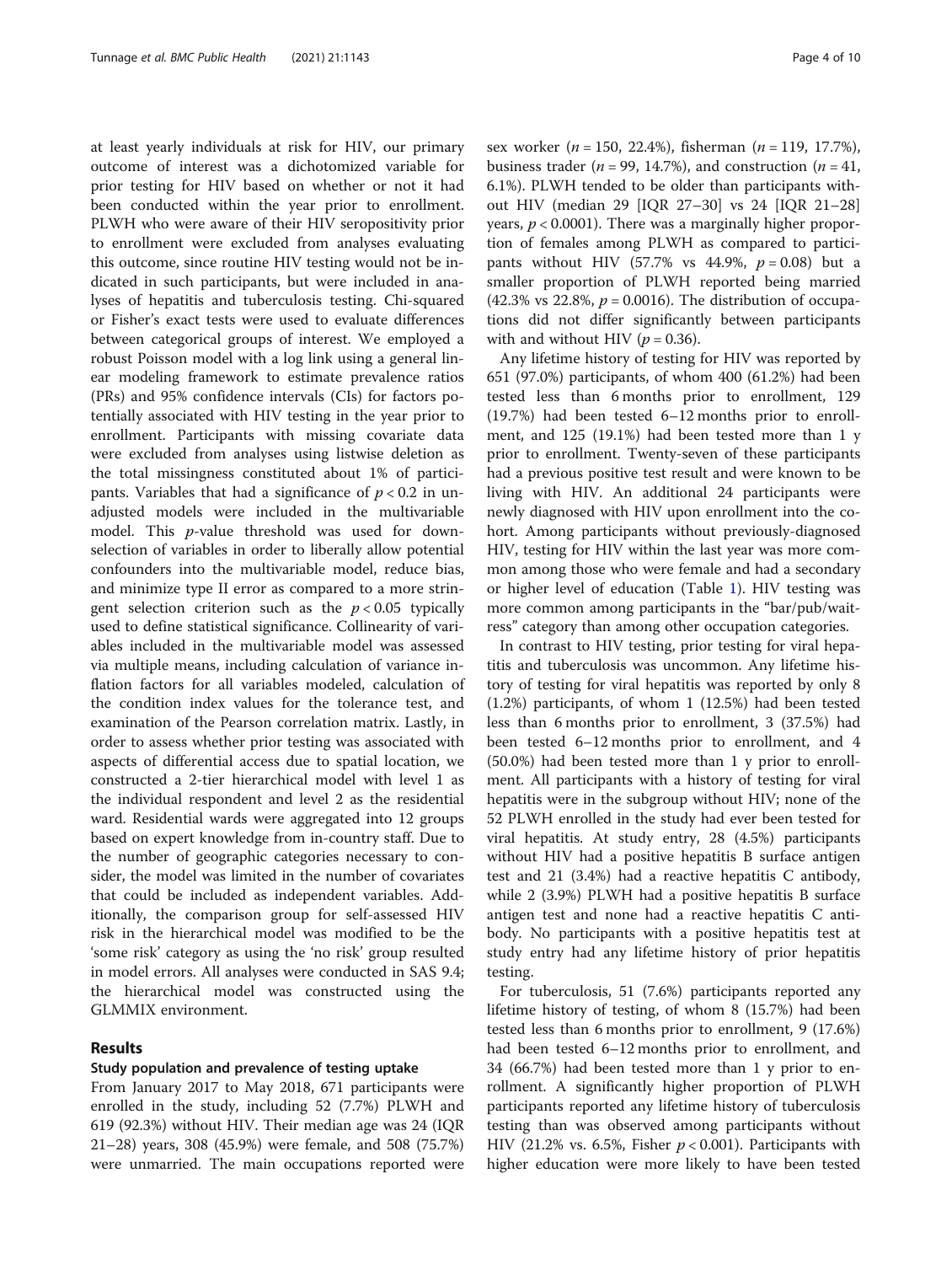| Characteristic                           | Tested for HIV <sup>+</sup><br>$(n = 644)$ |                    | p    | <b>Tested for Hepatitis</b><br>$(n = 671)$ |                     | p    | <b>Tested for Tuberculosis</b><br>$(n = 671)$ |                     | p     |
|------------------------------------------|--------------------------------------------|--------------------|------|--------------------------------------------|---------------------|------|-----------------------------------------------|---------------------|-------|
|                                          | No<br>$(n = 127)$                          | Yes<br>$(n = 517)$ |      | No<br>$(n = 667)$                          | Yes<br>$(n = 4)$    |      | No<br>$(n = 654)$                             | Yes<br>$(n = 17)$   |       |
|                                          |                                            |                    |      |                                            |                     |      |                                               |                     |       |
| $\leq$ 22 years                          | 48 (22)                                    | 174 (78)           | 0.29 | 225 (100)                                  | 0                   | 0.14 | 219 (97)                                      | 6(3)                | 1.00  |
| 23-29 years                              | 52 (17)                                    | 251 (83)           |      | 313 (99)                                   | 4(1)                |      | 309 (97)                                      | 8(3)                |       |
| $\geq$ 30 years                          | 27(23)                                     | 92 (77)            |      | 129 (100)                                  | $\mathbf 0$         |      | 126 (98)                                      | 3(2)                |       |
| Sex                                      |                                            |                    |      |                                            |                     |      |                                               |                     |       |
| Male                                     | 81 (23)                                    | 275 (77)           | 0.03 | 360 (99)                                   | 3(1)                | 0.63 | 354 (98)                                      | 9(2)                | 1.00  |
| Female                                   | 46 (16)                                    | 242 (84)           |      | 307 (100)                                  | 1(0)                |      | 300 (97)                                      | 8(3)                |       |
| HIV Status <sup>+</sup>                  |                                            |                    |      |                                            |                     |      |                                               |                     |       |
| Living with HIV                          |                                            |                    |      | 52 (100)                                   | 0                   | 1.00 | 47 (90)                                       | 5(10)               |       |
| Without HIV                              |                                            |                    |      | 615 (99)                                   | 4(1)                |      | 607 (98)                                      | 12(2)               |       |
| <b>Education Level</b>                   |                                            |                    |      |                                            |                     |      |                                               |                     |       |
| Less than Secondary School               | 82 (23)                                    | 270 (77)           | 0.01 | 374 (100)                                  | 0                   | 0.04 | 365 (98)                                      | 9(2)                | 0.81  |
| Secondary School or Higher               | 45 (15)                                    | 247 (85)           |      | 293 (99)                                   | 4(1)                |      | 289 (97)                                      | 8(3)                |       |
| Marital Status                           |                                            |                    |      |                                            |                     |      |                                               |                     |       |
| Single/Never Married                     | 95 (19)                                    | 399 (81)           | 0.57 | 506 (100)                                  | 2(0)                | 0.23 | 496 (98)                                      | 12(2)               | 0.58  |
| Married/Cohabitating                     | 32 (21)                                    | 118 (79)           |      | 161 (99)                                   | 2(1)                |      | 158 (97)                                      | 5(3)                |       |
| Alcohol Abuse                            |                                            |                    |      |                                            |                     |      |                                               |                     |       |
| No                                       | 112 (19)                                   | 482 (81)           | 0.06 | 613 (99)                                   | 3(1)                | 0.29 | 599 (97)                                      | 17(3)               | 0.39  |
| Yes                                      | 15(30)                                     | 35 (70)            |      | 54 (98)                                    | 1(2)                |      | 55 (100)                                      | $\mathsf{O}\xspace$ |       |
| Income                                   |                                            |                    |      |                                            |                     |      |                                               |                     |       |
| ≤ 9000 KSh                               | 64 (20)                                    | 262 (80)           | 0.95 | 339 (99)                                   | 3(1)                | 0.62 | 331 (97)                                      | 11(23)              | 0.38  |
| > 9000 KSh                               | 63 (20)                                    | 255 (80)           |      | 328 (100)                                  | 1(0)                |      | 323 (98)                                      | 6(2)                |       |
| Occupation                               |                                            |                    |      |                                            |                     |      |                                               |                     |       |
| Sex Worker                               | 24 (17)                                    | 121 (83)           | 0.05 | 149 (99)                                   | 1(1)                | 1.00 | 147 (98)                                      | 3(2)                | 0.64  |
| Fisherman                                | 32 (28)                                    | 82 (72)            |      | 118 (99)                                   | 1(1)                |      | 117 (98)                                      | 2(2)                |       |
| Bar/Pub/Waitress                         | 8(13)                                      | 53 (87)            |      | 64 (100)                                   | 0                   |      | 61 (95)                                       | 3(5)                |       |
| Other Employment                         | 62 (19)                                    | 261 (81)           |      | 335 (99)                                   | 2(1)                |      | 328 (97)                                      | 9(3)                |       |
| Missing/Unknown*                         | 1(100)                                     | $\mathbf 0$        |      | 1(100)                                     | $\mathbf 0$         |      | 1(100)                                        | $\mathbf 0$         |       |
| Self-Assessed HIV Risk                   |                                            |                    |      |                                            |                     |      |                                               |                     |       |
| No Risk                                  | 11 (19)                                    | 48 (81)            | 0.22 | 59 (100)                                   | 0                   | 0.40 | 56 (95)                                       | 3(5)                | 0.002 |
| Some Risk                                | 65 (18)                                    | 304 (82)           |      | 368 (100)                                  | 1(0)                |      | 361 (98)                                      | 8(2)                |       |
| High Risk                                | 49 (24)                                    | 159 (76)           |      | 205 (99)                                   | 3(1)                |      | 206 (99)                                      | 2(1)                |       |
| Known to be living with HIV <sup>+</sup> | $\mathbf 0$                                | $\mathbb O$        |      | 27 (100)                                   | $\mathsf{O}\xspace$ |      | 23 (85)                                       | 4(15)               |       |
| Missing/Unknown*                         | 2(25)                                      | 6(75)              |      | 8 (100)                                    | 0                   |      | 8 (100)                                       | $\mathsf{O}\xspace$ |       |

<span id="page-4-0"></span>

\* Participants with "missing/unknown" data were excluded from analyses of the missing variable

†Twenty-seven participants were excluded from analyses of prior HIV testing because they were known to be living with HIV prior to enrollment in RV393 and repeated HIV testing is not indicated once the diagnosis has been established. For this reason, HIV status was not compared between groups with and without recent HIV testing

Prior testing was dichotomized based on whether or not it had been conducted within the year prior to enrollment. All data are presented as n (row %). Comparisons were made between groups using Pearson's Chi-square test or, in cases with small cell sizes, Fisher's exact test. Statistically significant p-values ( $p \leq$ 0.05) are in bold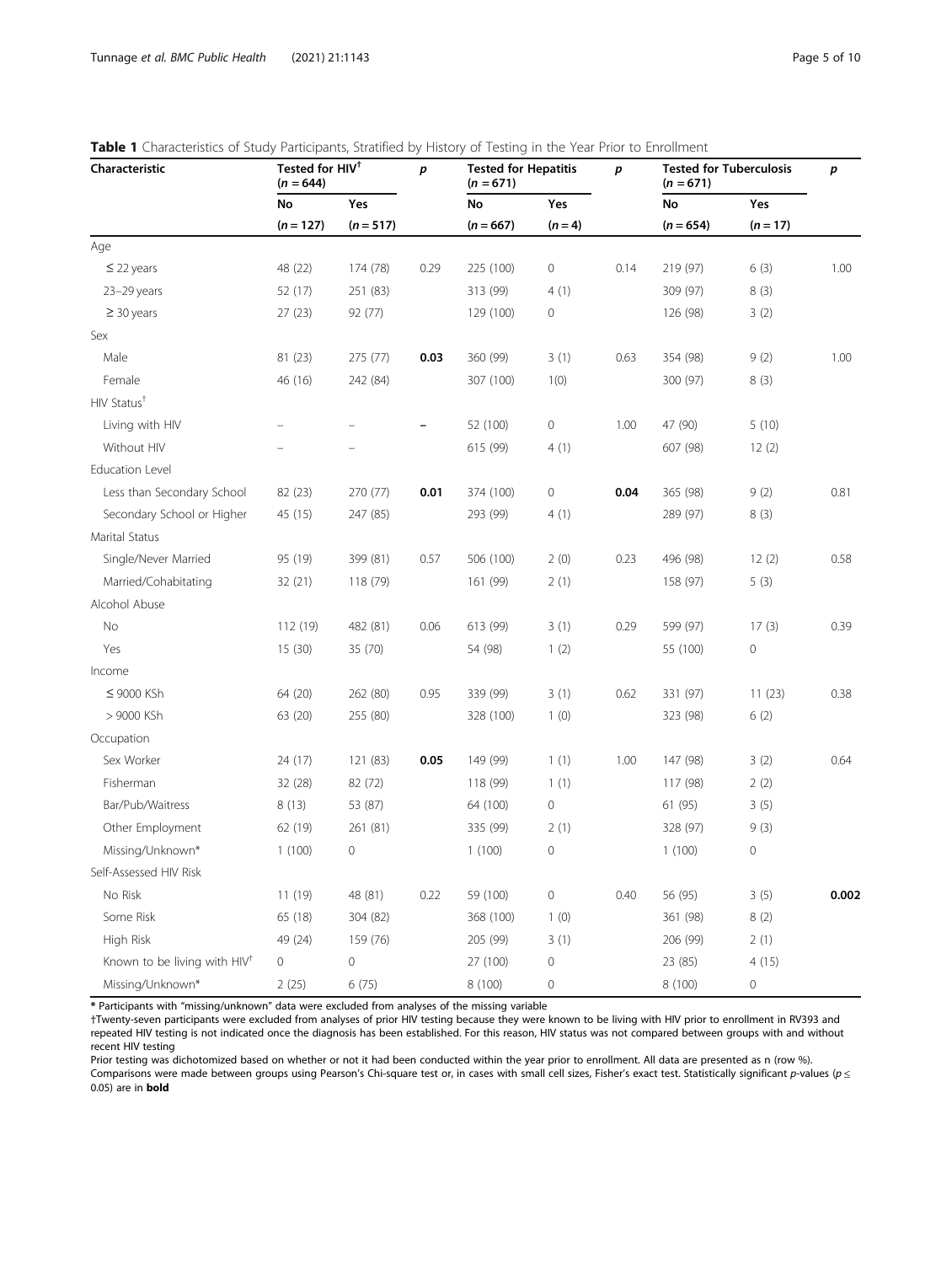for viral hepatitis in the year prior to enrollment. There were no significant differences in characteristics between participants with and without a history of testing for tuberculosis in the year prior to enrollment (Table [1](#page-4-0)).

# Factors associated with HIV testing

Among participants without previously-diagnosed HIV, factors associated with prior testing for HIV within the year prior to enrollment were evaluated using robust Poisson regression models. Because prior testing for viral hepatitis and tuberculosis were each rare, factors associated with prior testing could not be evaluated using regression models. In unadjusted models, HIV testing in

the past year was more common among females (PR 1.08 [95% CI 1.01, 1.17]) and participants with secondary education or higher (PR 1.10 [95% CI 1.02, 1.19]; Table 2). In the multivariable model, only secondary education or higher was associated with recent HIV testing (adjusted PR 1.10 [95% CI 1.02, 1.20]) after controlling for sex, alcohol use, and occupation. Occupations often associated with HIV risk in the region due to engagement in transactional sex were not associated with prior HIV testing in the multivariable model. No collinearity was observed among variables included in the multivariable model. Variance inflation factors for all variables modeled were below 1.2. Condition index

Table 2 Factors Associated with HIV Testing in the Year Prior to Enrollment of Adults at Risk for HIV in Kisumu, Kenya

| Characteristic             | Unadjusted Prevalence Ratio<br>(95% Confidence Interval) | p    | <b>Adjusted Prevalence Ratio</b><br>(95% Confidence Interval) | p    |
|----------------------------|----------------------------------------------------------|------|---------------------------------------------------------------|------|
| Age                        |                                                          |      |                                                               |      |
| $\leq$ 22 years            | Reference                                                |      |                                                               |      |
| 23-29 years                | $1.06$ (0.97, 1.15)                                      | 0.21 |                                                               |      |
| $\geq$ 30 years            | 0.99(0.88, 1.11)                                         | 0.82 |                                                               |      |
| Sex                        |                                                          |      |                                                               |      |
| Male                       | Reference                                                |      | Reference                                                     |      |
| Female                     | 1.08 (1.01, 1.17)                                        | 0.03 | 1.07 (0.96, 1.19)                                             | 0.23 |
| <b>Education Level</b>     |                                                          |      |                                                               |      |
| Less than Secondary School | Reference                                                |      | Reference                                                     |      |
| Secondary School or Higher | 1.10 (1.02, 1.19)                                        | 0.01 | 1.10 (1.02, 1.20)                                             | 0.02 |
| Marital Status             |                                                          |      |                                                               |      |
| Single/Never Married       | Reference                                                |      |                                                               |      |
| Married/Cohabitating       | 0.97 (0.89, 1.07)                                        | 0.58 |                                                               |      |
| Self-Assessed HIV Risk     |                                                          |      |                                                               |      |
| No Risk                    | Reference                                                |      |                                                               |      |
| Some Risk                  | 1.01 (0.89, 1.15)                                        | 0.85 |                                                               |      |
| High Risk                  | $0.94$ $(0.81, 1.08)$                                    | 0.40 |                                                               |      |
| Alcohol Abuse              |                                                          |      |                                                               |      |
| <b>No</b>                  | Reference                                                |      | Reference                                                     |      |
| Yes                        | 0.86 (0.72, 1.04)                                        | 0.12 | 0.89 (0.74, 1.07)                                             | 0.21 |
| Income                     |                                                          |      |                                                               |      |
| $\leq 9000$                | Reference                                                |      |                                                               |      |
| > 9000                     | 0.998 (0.92, 1.08)                                       | 0.95 |                                                               |      |
| Occupation                 |                                                          |      |                                                               |      |
| All Other Occupations      | Reference                                                |      | Reference                                                     |      |
| Sex Worker                 | 1.03 (0.94, 1.13)                                        | 0.48 | 1.01 (0.90, 1.13)                                             | 0.86 |
| Fisherman                  | 0.89(0.78, 1.01)                                         | 0.07 | 0.96 (0.83, 1.10)                                             | 0.55 |
| Bar/Pub/Waitress           | 1.08 (0.96, 1.20)                                        | 0.20 | 1.06 (0.94, 1.20)                                             | 0.34 |

Poisson regression with robust error variance was used to estimate prevalence ratios and 95% confidence intervals for factors potentially associated with prior testing for HIV in the year prior to study enrollment. Factors with  $p < 0.20$  in unadjusted models were included in the adjusted model. Statistically significant ( $p <$ 0.05) prevalence ratios are shown in **bold**. Nine participants were excluded from the analysis through listwise deletion due to missing data for occupation and self-assessed HIV risk covariates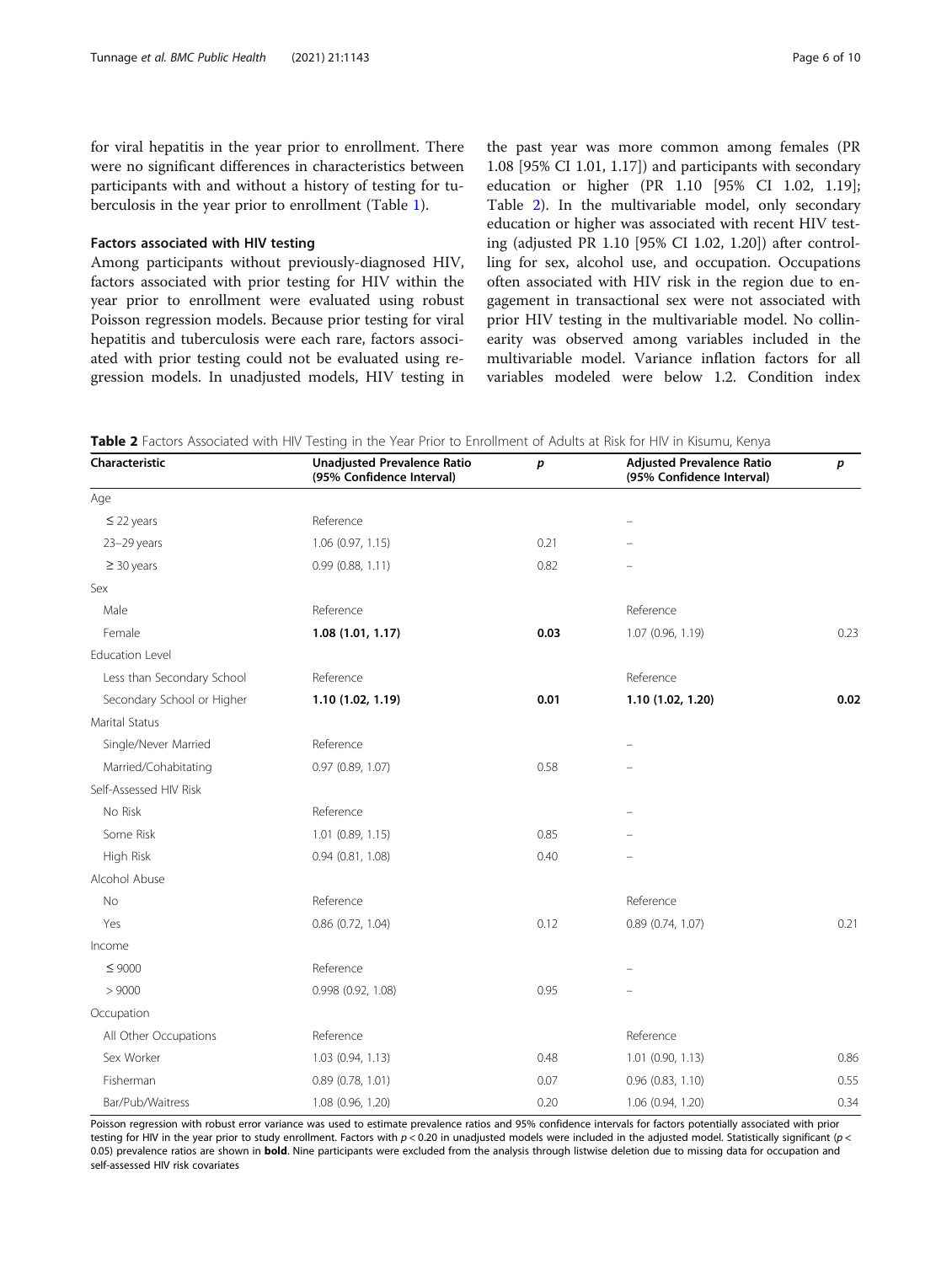<span id="page-6-0"></span>values for the tolerance test were we well below the accepted cutoff of 30, with a maximum observed condition index of 7. Examination of the Pearson correlation matrix identified that no values were problematically correlated.

In the spatial location hierarchical models, Kisumu county was divided based on 12 separate sub-counties; participant location assignment was determined by selfreported household location (Fig. 1). Due to the number of distinct geographic groups, the model was limited in the number of independent variables that could be included in the model before convergence failure; for most combinations the model was limited to 2 independent variables. Numerous combinations of variables from the unadjusted and adjusted analysis were examined (data not shown), but there were no meaningful differences in the location effect on the models. None of the subcounty locations were significantly associated with prior testing uptake for HIV. As in the Poisson model, increased education level was associated with increased likelihood of recent HIV testing in the hierarchical model (PR 1.10 [95% CI 1.02, 1.20]; Table [3](#page-7-0)).

# **Discussion**

The vast majority of participants in our cohort had been previously tested for HIV at some point in their lifetimes, as would be expected for a population selected based on known risk factors for HIV acquisition, but testing within the guideline-recommended annual timeframe was less common. However, there was a low prevalence of any prior testing for viral hepatitis and tuberculosis, either within the year prior to enrollment or more remotely.

By design, participants in our study had sexual behaviors that placed them at risk for HIV, HBV, and HCV. As such, they all should have been tested at least once in their lifetime for these diseases, with annual re-testing for HIV [[17](#page-9-0), [18](#page-9-0)]. Additionally, all PLWH should have been tested for HBV at entry into HIV care [[18](#page-9-0)]. However, only 1.2% of participants in our study had ever been tested for viral hepatitis, including none of the participants living with HIV. These findings highlight substantial gaps in adherence to guideline-recommended screening practices that need to be addressed to optimize care, particularly for PLWH.

There was a trend toward increased likelihood of recent testing for HIV among females in our study as compared to males. These findings are similar to a 2017 assessment from Burkina Faso showing that males had lower testing uptake than females, but neither were meeting goals for testing [\[25](#page-9-0)]. Females benefit from additional touch points with healthcare systems, such as during antenatal care, that may facilitate HIV testing. In order to increase male participation in HIV testing, other interventions may be necessary. These can include peer-led interventions that have shown some efficacy in building trust with patients at risk for HIV [\[26\]](#page-9-0). Although females had higher testing uptake, they still are not meeting clinical goals for testing. Interventions should focus on both males and females in order to increase testing uptake in this population, though differentiated models of service delivery may be needed to reach each target population.

Higher education level was also associated with higher levels of prior testing for HIV. This is consistent with a number of recent studies from sub-Saharan Africa



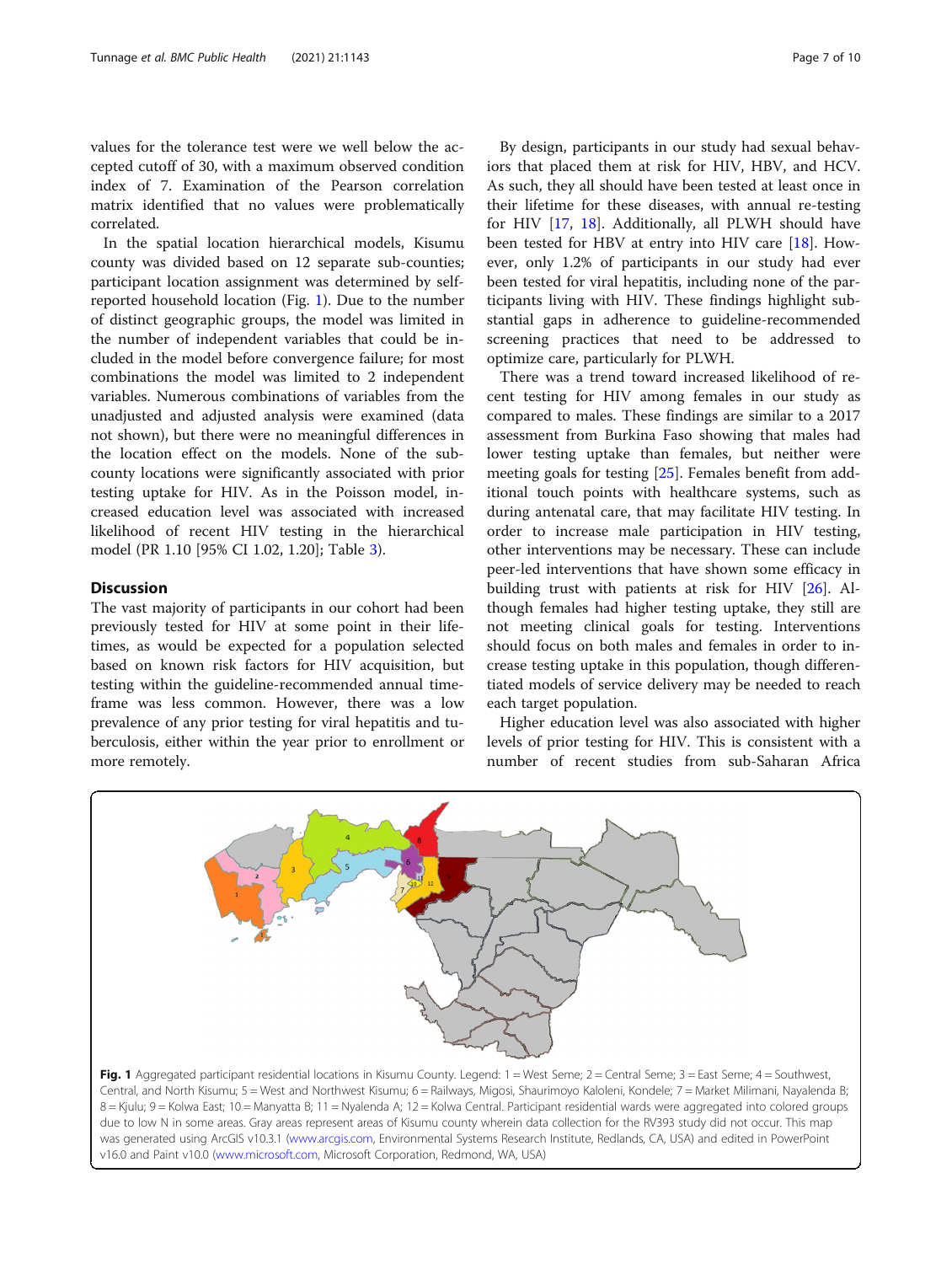<span id="page-7-0"></span>Table 3 Spatial Location Hierarchical Modelling of Factors Associated with HIV Testing in the Year Prior to Enrollment

| Characteristic                                     | Adjusted Prevalence Ratio (95% Confidence Interval) |      |  |
|----------------------------------------------------|-----------------------------------------------------|------|--|
| <b>Fixed Effects</b>                               |                                                     |      |  |
| Education Level                                    |                                                     |      |  |
| Less than Secondary School                         | Reference                                           |      |  |
| Secondary School or Higher                         | 1.10 (1.02, 1.20)                                   | 0.02 |  |
| Self-Assessed HIV Risk                             |                                                     |      |  |
| No Risk                                            | 0.98(0.86, 1.11)                                    | 0.72 |  |
| Some Risk                                          | Reference                                           |      |  |
| High Risk                                          | 0.92 (0.84, 1.00)                                   | 0.06 |  |
| Random Effects                                     |                                                     |      |  |
| Area                                               |                                                     |      |  |
| (1) West Seme                                      | 0.99(0.91, 1.07)                                    | 0.78 |  |
| (2) Central Seme                                   | 1.00 (0.96, 1.04)                                   | 0.92 |  |
| (3) East Seme                                      | 1.00 (0.95, 1.04)                                   | 0.87 |  |
| (4) Southwest, Central, and North Kisumu           | 1.00 (0.96, 1.04)                                   | 0.91 |  |
| (5) West and Northwest Kisumu                      | 1.00(0.97, 1.04)                                    | 0.99 |  |
| (6) Railways, Migosi, Shaurimoyo Kaloleni, Kondele | 1.00 (0.97, 1.04)                                   | 0.91 |  |
| (7) Market Milimani, Nayalenda B                   | $1.01$ $(0.92, 1.10)$                               | 0.78 |  |
| (8) Kajulu                                         | 0.99(0.92, 1.07)                                    | 0.81 |  |
| (9) Kolwa East                                     | 1.00 (0.96, 1.04)                                   | 0.95 |  |
| (10) Manyatta B                                    | 1.00 (0.96, 1.03)                                   | 0.96 |  |
| (11) Nyalenda A                                    | 1.01 (0.94, 1.07)                                   | 0.83 |  |
| (12) Kolwa Central                                 | 1.00 (0.96, 1.04)                                   | 0.98 |  |
| Overall Covariance Effect                          | 1.00 (0.997, 1.004)                                 | 0.40 |  |

In order to assess whether prior testing was associated with aspects of differential access due to spatial location, we constructed a 2-tier hierarchical model with level 1 as the individual respondent and level 2 as the residential ward. Residential wards were aggregated into 12 groups based on expert knowledge from incountry staff as described in Fig. [1](#page-6-0). Due to the number of geographic categories necessary to consider, the model was limited in the number of covariates that could be included as independent variables. Statistically significant ( $p < 0.05$ ) prevalence ratios are shown in **bold** 

indicating that higher levels of education are positively associated with higher testing uptake [\[27,](#page-9-0) [28\]](#page-9-0). This is also consistent with prior studies in sub-Saharan Africa indicating that educational interventions aimed at high risk populations would potentially improve testing uptake.

Residential location appeared to have no bearing on prior testing within Kisumu county. This county borders Lake Victoria and is composed of rural and urban subcounties. Our results showed no difference in testing between the 12 groupings of sub-counties evaluated. This appears to indicate that geographic or regional location is not an influential factor in testing uptake in Kisumu county, which further suggests that existing programs for testing have adequate—or at least consistent coverage over the area. As location was not a significant influence on testing over the area, the effect estimates for covariates in the hierarchical model focused on geographic location did not differ meaningfully from the effects observed in the primary multivariable model.

Interestingly, there was no difference in HIV testing uptake in our cohort based on perceived risk of HIV. All participants in the study were considered to be at high risk for HIV based on their age and self-report of sex with multiple partners. Prior studies have demonstrated that people have a very difficult time self-identifying their own risks for HIV [[29\]](#page-9-0). Health care providers must undertake objective risk stratification to better identify candidates for HIV testing.

Despite the benefits of routine screening and early treatment of HIV, viral hepatitis, and tuberculosis, there are significant barriers to testing uptake in Sub-Saharan Africa. These barriers include cost and resource constraints of the affected areas, perceived social stigma regarding either the testing or diagnosis  $[30]$  $[30]$ , concern for loss of job, being treated poorly by health care workers, or potential intimate partner violence [[21\]](#page-9-0). Our study found a number of populations that would benefit from targeted interventions to increase testing uptake. For HIV, these include men and persons with lower educational attainment. For viral hepatitis and tuberculosis,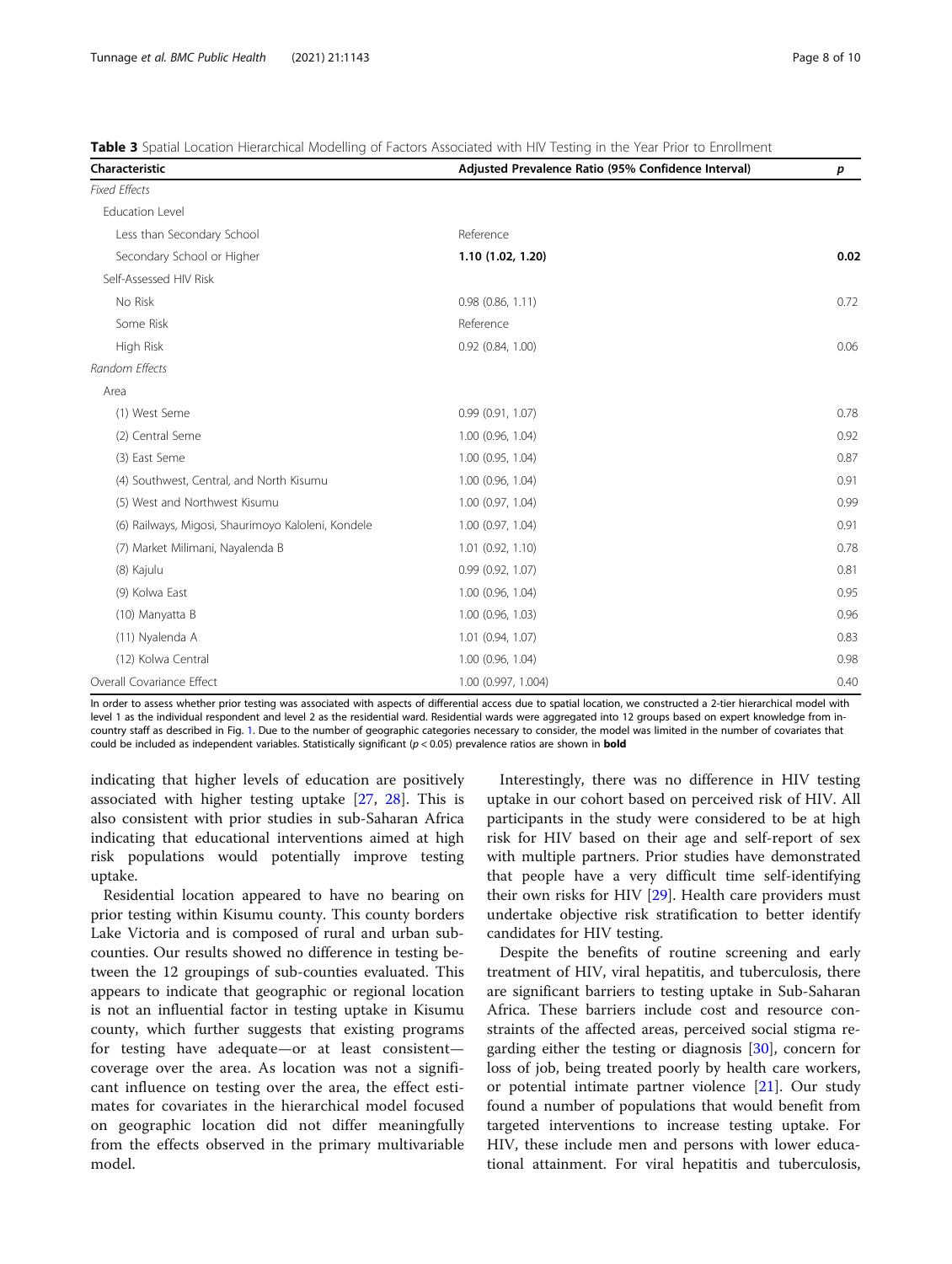the low testing uptake across all demographics indicate this region would benefit from a regional approach to education and testing. Extensive HIV testing infrastructure could be leveraged to improve access to testing for other endemic infectious diseases.

This study described the uptake of testing for HIV, hepatitis, and tuberculosis during routine care prior to entry into a longitudinal study of participants with known risk factors for these diseases in Western Kenya. Despite a relatively large sample size, our analyses were not powered to detect small differences in testing patterns across geographic regions. Data were collected largely via self-report, which may be susceptible to biases including recall and social desirability bias. Questions about testing for viral hepatitis did not distinguish between HBV and HCV. Though tests for HIV, HBV, and HCV were conducted upon study entry, testing for tuberculosis was not systematically conducted as part of this study. Data on clinical screening for symptoms of tuberculosis were not collected in this study. The population of western Kenya may not be generalizable to other parts of sub-Saharan Africa.

# Conclusions

We found that testing for viral hepatitis and tuberculosis were uncommon in a population at risk for these diseases. While HIV testing within the last year was much more common, there were still some testing gaps. Females and persons with higher levels of education were more likely to have been tested for HIV recently, indicating that future interventions and research focusing on males and persons who have not finished secondary education may be productive. In our study, geography did not impact testing uptake indicating that HIV prevention services are uniform throughout the studied region. Self-assessed risk was poorly associated with HIV testing uptake, so providers need to be proactive and use objective criteria to identify candidates in need of HIV testing.

#### Abbreviations

CI: Confidence interval; HBV: Hepatitis B virus; HCV: Hepatitis C virus; HIV: Human immunodeficiency virus; IQR: Interquartile range; PLWH: People living with HIV; PR: Prevalence ratio

#### Acknowledgements

The authors are thankful to the study participants who made this work possible. Institutions that supported this work included the Kenya Medical Research Institute (KEMRI), US Army Medical Research Directorate – Africa (USMRD-A), Henry M. Jackson Foundation for the Advancement of Military Medicine (HJF), HJF Medical Research International (HJFMRI), US Military HIV Research Program (MHRP), Walter Reed Army Institute of Research (WRAIR), and the Kenya Ministry of Health. In addition to the masthead authors of this manuscript, the RV393 Study Group includes:

Rachel Adongo<sup>4,5</sup> Rachel Aguttu<sup>4,5</sup> Hosea Akala<sup>4,5</sup> Julie Ake<sup>1</sup> . Michael Bondo<sup>4,5</sup>. Erica Broach<sup>1,2</sup>

Christine Busisa<sup>4,5</sup>. Nate Copeland<sup>4</sup> . Jessica Cowden<sup>4</sup> . Mark de Souza<sup>1,2</sup>. Leigh Anne Eller<sup>1,2</sup>. Milicent Gogo<sup>4,5</sup> Zebiba Hassen<sup>1,2</sup>. Dale Hu<sup>6</sup> Michelle Imbach<sup>1,2</sup>. Anne Juma<sup>4,5</sup> Oscar Kasera<sup>4,5</sup>. Oun  $Li^{1,2}$ . Margaret Mbuchi<sup>4,5</sup>. Mark Milazzo<sup>1,2</sup> Kayvon Modjarrad<sup>6</sup>. . Fric Ngonda<sup>4,</sup> Jacob Nyariro<sup>4,5</sup>. Jew Ochola<sup>3,4</sup>. Roseline Ohore<sup>4,5</sup> Thomas Okumu<sup>4,5</sup>. Mary Omondi<sup>4,5</sup>. Timothy Omondi<sup>4,5</sup>. Linnah Ooro4,5 Beatrice Orando<sup>4,5</sup>. June Otieno<sup>4,5</sup> Victorine Owira<sup>1,2</sup> Roselyn Oyugi<sup>4,5</sup> Merlin Robb<sup>2</sup> . Eric Rono<sup>4,5</sup> Chi Tran<sup>1,2</sup> Hannah Turley<sup>1,2</sup>.

#### Affiliation list for consortium members:

(5) Division of AIDS, NIAID, NIH, Bethesda, Maryland, USA. (6) Emerging Infectious Diseases Branch, Walter Reed Army Institute of Research, Silver Spring, MD, USA.

#### Disclaimer

The views expressed are those of the authors and should not be construed to represent the positions of the U.S. Army, the Department of Defense, or HJF. The investigators have adhered to the policies for protection of human subjects as prescribed in AR 70–25.

#### Authors' contributions

JT conceptualized and wrote the first draft of the manuscript describing these analyses. AY performed all statistical analyses and was a major contributor in writing the manuscript. CN provided administrative support to the project and was a major contributor in writing the manuscript. VS and JO had primary responsibility for clinical activities and conducted participant evaluations. CSP provided general oversight to the study and assisted in the interpretation of results from these analyses. TAC contributed to the conceptualization and design of these analyses, assisted in the interpretation of results, and provided general oversight of this work. All authors reviewed this manuscript, provided feedback, and approved of the manuscript in its final form.

#### Funding

This work was supported by cooperative agreements (W81XWH-11-2-0174; W81XWH-18-2-0040) between the Henry M. Jackson Foundation for the Advancement of Military Medicine, Inc., and the U.S. Department of Defense. This research was funded, in part, by the National Institute of Allergy and Infectious Diseases at the U.S. National Institutes of Health.

#### Availability of data and materials

The dataset supporting the conclusions of this article is available in the Harvard Dataverse repository, <https://doi.org/10.7910/DVN/UANFUV> .

### Declarations

#### Ethics approval and consent to participate

All participants provided written or witnessed informed consent in English, Kiswahili or Luo prior to enrollment. The study protocol was approved by